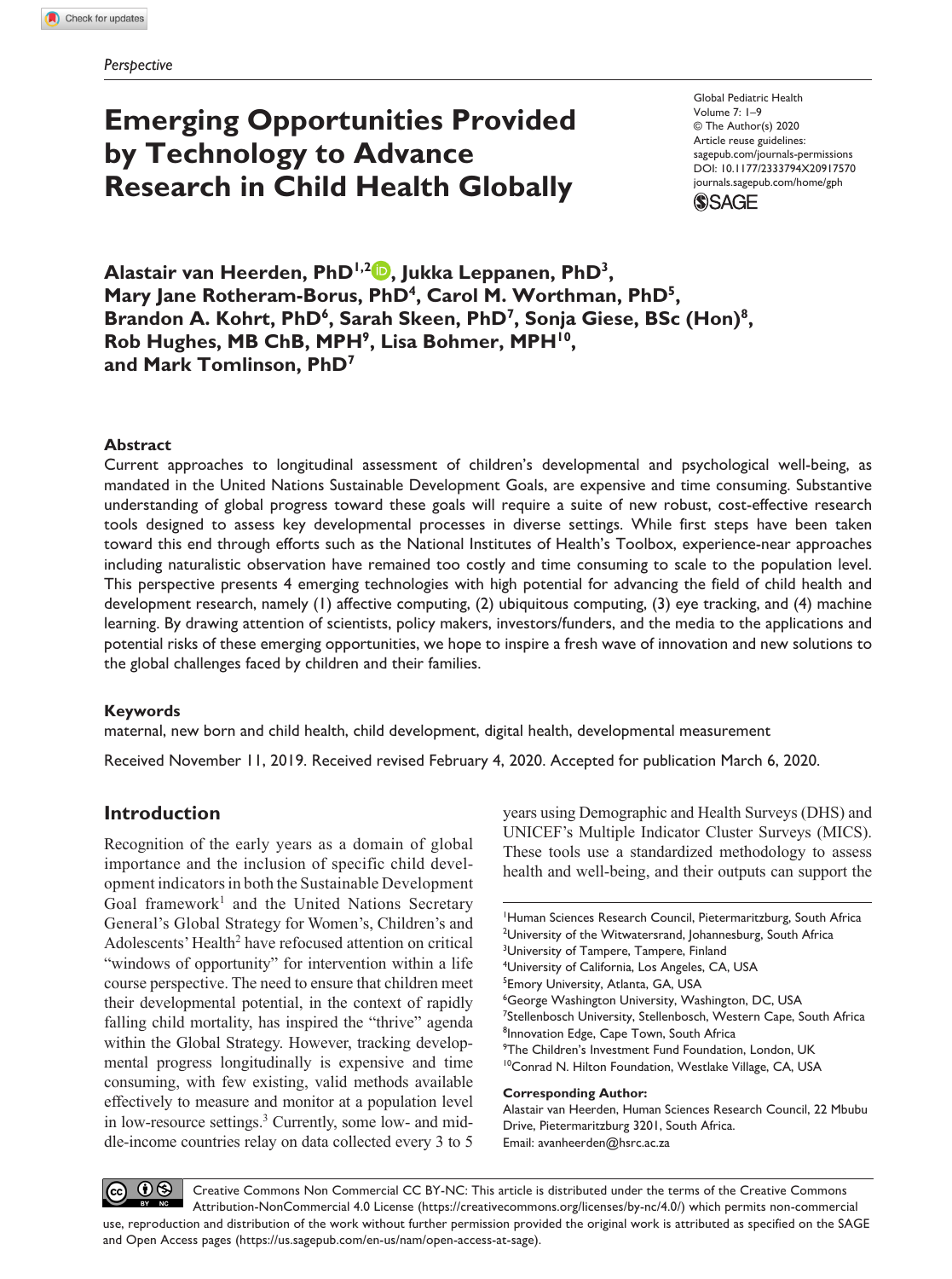monitoring of child health and development. Broadly, the MICS measures developmental potential through the Early Child Development Index (ECDI), which is composed of 4 domains: language/literacy, numeracy, physical, socioemotional, and cognitive development.<sup>4</sup> The ECDI exists as one of many tools with the development of indicators to monitor child development globally remaining an ongoing area of research.<sup>5</sup> Approaches such as these rely on self-report by respondents and observations by trained enumerators. The responses are influenced by social desirability of respondents, training level and professional background of enumerators, and adequate cultural and contextualization of the measures.

First steps toward meeting the need for assessments of children's developmental and psychological wellbeing include the National Institutes of Health's (NIH) Toolbox,<sup>6</sup> which comprises a validated set of freely available measures that can be used to quickly (2 hours or less) assess cognitive, sensory, motor, and emotional function in a diverse range of contexts.<sup>6</sup> All measures are available electronically for use on an iPad. Rather than requiring highly trained research staff to simultaneously monitor time, record responses, and interact with the child, these electronic assessments simplify test administration and reduce cognitive load, thereby improving data accuracy. Although the NIH Toolbox, and other app versions of psychometric tests, are well described,<sup>6-8</sup> little has been written about how technological innovations might benefit other child assessment methodologies. The challenge is that many of the issues of interest are best examined through methods that require manual collection and coding of unstructured data. Additionally, the cost of this type of research continues to climb outside of low- and middle-income countries, making the need for new approaches a global imperative. Such demands impede scaling up the method for widespread use in research, and are impractical to consider within large-scale service delivery monitoring, evaluation, and learning activities.

The approaches we present emerge directly from our experience in the 2015 Jacobs Foundation conference on "eKIDS: Technologies for Research and Intervention With Children and Youth." This meeting brought together leaders in child development, intervention, and technology in a workshop format to explore how technologies can meet the needs for better Maternal, Newborn, and Child Health (MNCH) research and intervention. We chose a number of innovation and technologies in order to focus with more depth. The review is not a comprehensive list of new technologies but rather a detailed review of a select few promising technologies. The authors declare no competing interest or involvement in the companies, products, and technologies discussed. The approaches we chose based on the meeting are (1) affective computing, (2) ubiquitous computing, (3) eye tracking, and (4) machine learning. Table 1 presents a short summary of each approach and outlines how it fits into our conceptual guide.

# **Affective Computing**

Although not a new concept, recent advances in speech recognition and processing power now make affective computing principles useful in applied or everyday settings. Affective computing is about how machines can be used to understand, interpret, and respond to human emotion.<sup>9</sup> Machine-based recognition of people's emotional state relies on a variety of cues, including voice tone, facial gestures, breathing rate, and galvanic skin responses.

### *Relevance to Child Health and Development*

The trajectory of a child's social-emotional development is strongly influenced by their early environment. Unstimulating environments that are emotionally, socially, and physically unsupportive are known to affect brain development.<sup>17</sup> Linear growth is often used as a proxy for measuring the complex interplay between child and environment due to robust evidence of the long-term consequences of stunting on health.<sup>18</sup> No equivalently simple measure is available to assess early social-emotional development. Acoustic features of a verbal interaction between mother and child such as pitch, speed, vocal rhythm, and turn taking may predict attachment style and can shed light on disrupted affective communication.<sup>19,20</sup> Affective computing technology that could be trained to recognize these patterns might make it possible to gauge social-emotional development from a simple audio sample.

### *Application*

The work of Mehl and colleagues, $21$  whose electronically activated recorder (EAR) yields valuable acoustic logs of people's day to day experience, is one example of how affective computing could be put to good use. Laughter, arguments, and silence all can be coded from the EAR data. The Language Environment Analysis (LENA) system is a similar approach targeted at understanding the home environment and childcare of children (LENA Foundation). A small audio recorder is worn by the child throughout the day and environmental audio periodically sampled. These audio data are loaded into the LENA system and are immediately translated into information about the environment of the child. A growing body of evidence exists around the use of LENA as a new methodology to assess language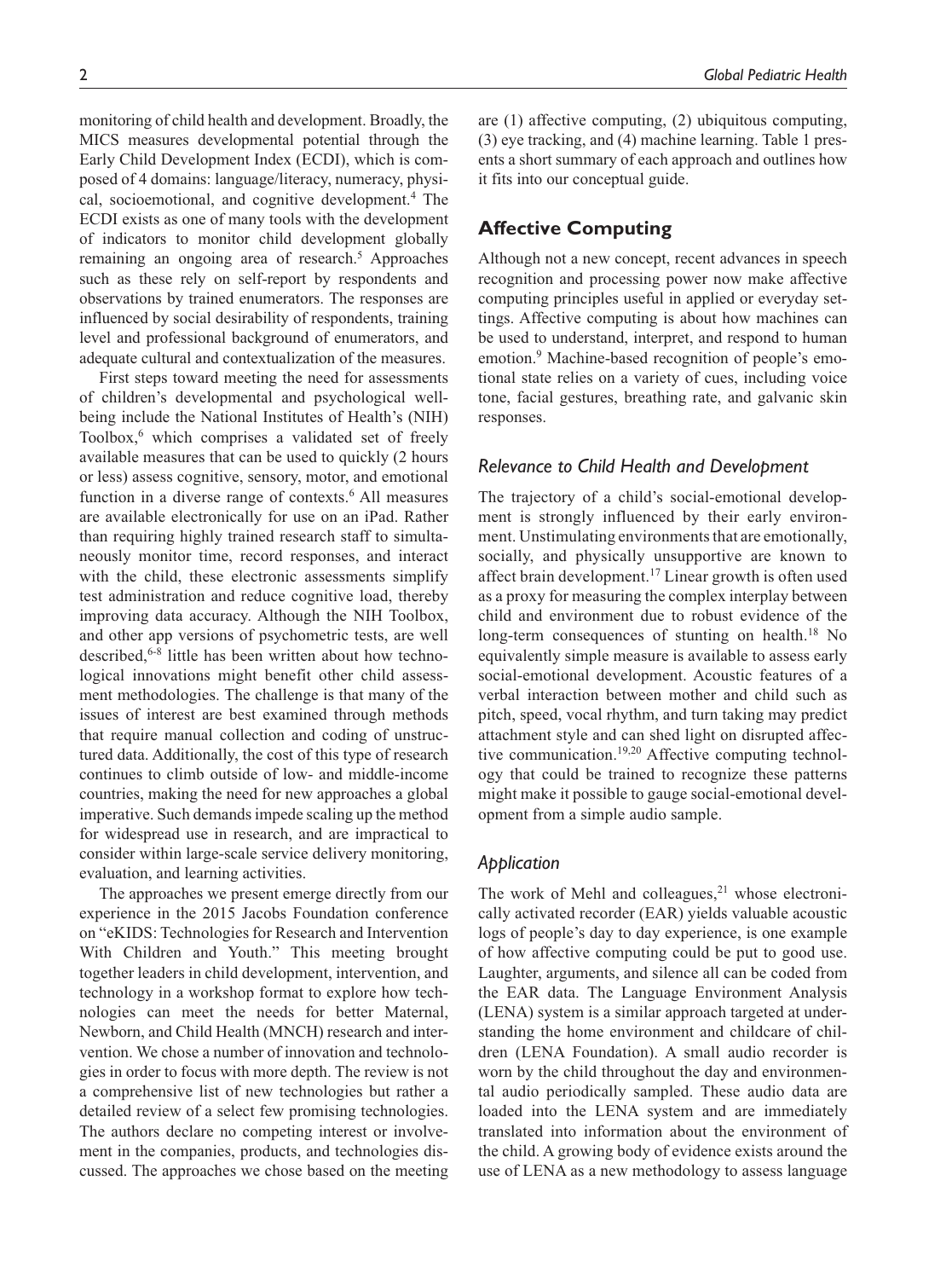| Research<br>Field       | Overview                                                                                                                                                                                                               | Example<br>Literature          | <b>Example Applications</b>                                                                                                                                                                                                                                  |
|-------------------------|------------------------------------------------------------------------------------------------------------------------------------------------------------------------------------------------------------------------|--------------------------------|--------------------------------------------------------------------------------------------------------------------------------------------------------------------------------------------------------------------------------------------------------------|
| Affective<br>computing  | Affective computing explores how<br>machines can be used to understand.<br>interpret, and respond to human<br>physical and emotion states.                                                                             | Poria<br>et al <sup>9</sup>    | Caregiver facial expressions shape children's<br>behavior and emotions. Studying this phenomena<br>requires time-consuming coding. Automated<br>facial expression coding (AFEC) is a first step to<br>removing this barrier. <sup>10</sup>                   |
| Ubiquitous<br>computing | The imagined endpoints of the ubiquitous<br>computing paradigm are inexpensive,<br>low energy, Internet-connected devices<br>that are small and pervasively available<br>in the environment.                           | Patrick<br>et al <sup>11</sup> | The portable, solar-powered smart under-5 clinic<br>booth uses ultrasound and other sensors to<br>monitor child growth and vitals simply by placing<br>the child in the sensor laden booth. <sup>12</sup>                                                    |
| Eye tracking            | Eye tracking technologies estimate<br>direction of gaze by using infrared<br>light reflections from the person's<br>eyes (cornea and pupil). The tracking<br>technologies can be integrated with<br>computer displays. | <b>lones</b><br>et al $^{13}$  | Eye movement control can be altered in children<br>with ADHD. The ability to direct the eyes inward<br>toward a single point (vergence) in response to an<br>attentional task can be used as an objective marker<br>of ADHD. <sup>14</sup>                   |
| Machine<br>vision       | Enabling computers to process visual data<br>and derive feature patterns from these<br>images.                                                                                                                         | LeCun<br>et al $^{15}$         | Syndromic genetic conditions often are accompanied<br>by recognizable facial features. DeepGestalt,<br>using machine learning and computer vision,<br>outperformed clinicians in the identification of 200<br>different syndromes in children. <sup>16</sup> |

**Table 1.** Technologies of Interest, Examples From Relevant Literature, and Research/Assessment Applications.

Abbreviation: ADHD, attention deficit hyperactivity disorder.

development.22,23 Furthermore, future work could permit automatically classifying affective state as inferred from the recorded vocal expression. Affective computing principles applied to techniques such as the EAR and LENA hold huge potential as natural ethnographic tools. They provide practical, scalable means to gather data that were previously too invasive and tedious to collect, and then code and transform them into information about the child's social affective environment. In addition, the automation of these tools rely on means that their application no longer needs to be restricted to research settings; it is possible to deploy these tools for longer with larger groups, as exemplified in the Providence Talks program in the United States [\(http://www.providence](http://www.providencetalks.org/)[talks.org/\)](http://www.providencetalks.org/). A limitation of the approach might be that different cultures express emotion through language in nuanced ways. Without access to recourses, the potential use cases may not be applied systematically to the global population of children (Figure 1).

# **Ubiquitous Computing**

The concept of ubiquitous computing<sup>24</sup> draws on the successive shrinking of room-sized computers to devices so small and easy to use that they disappear from awareness. Personal desktop computers, mobile phones, and wearables (Fitbit, iWatch) illustrate the device ubiquity spectrum. The imagined endpoint is inexpensive, lowenergy, miniaturized Internet-connected devices that are pervasively available in the environment to complete everyday tasks. One example is a smart city sensor network that detects areas of high pollution.<sup>25</sup> Together these networked sensors and devices provide the opportunity to monitor and respond to changing environments and contexts in real time.

# *Relevance to Child Health and Development*

Identification of persistent neighborhood conditions that moderate efficacy of early nurturing care interventions offers a pathway to enhance intervention impact and sustainability. Poor infrastructure, elevated violence, overcrowding, and environmental toxicity such as pollution may seriously compromise maternal child functioning and health.26 Current caregiver-focused models commonly overlook contextual factors. Intensive assessment methods are critical to understand community contexts by tapping conditions and processes in neighborhoods and households.27 These tools also offer the opportunity for insight into both the patterns and, when combined with affective computing, the emotional quality of caregiver and child interactions. Other advantages of the approach are its ecological validity and scalability, that is, small devices that measure the amount of light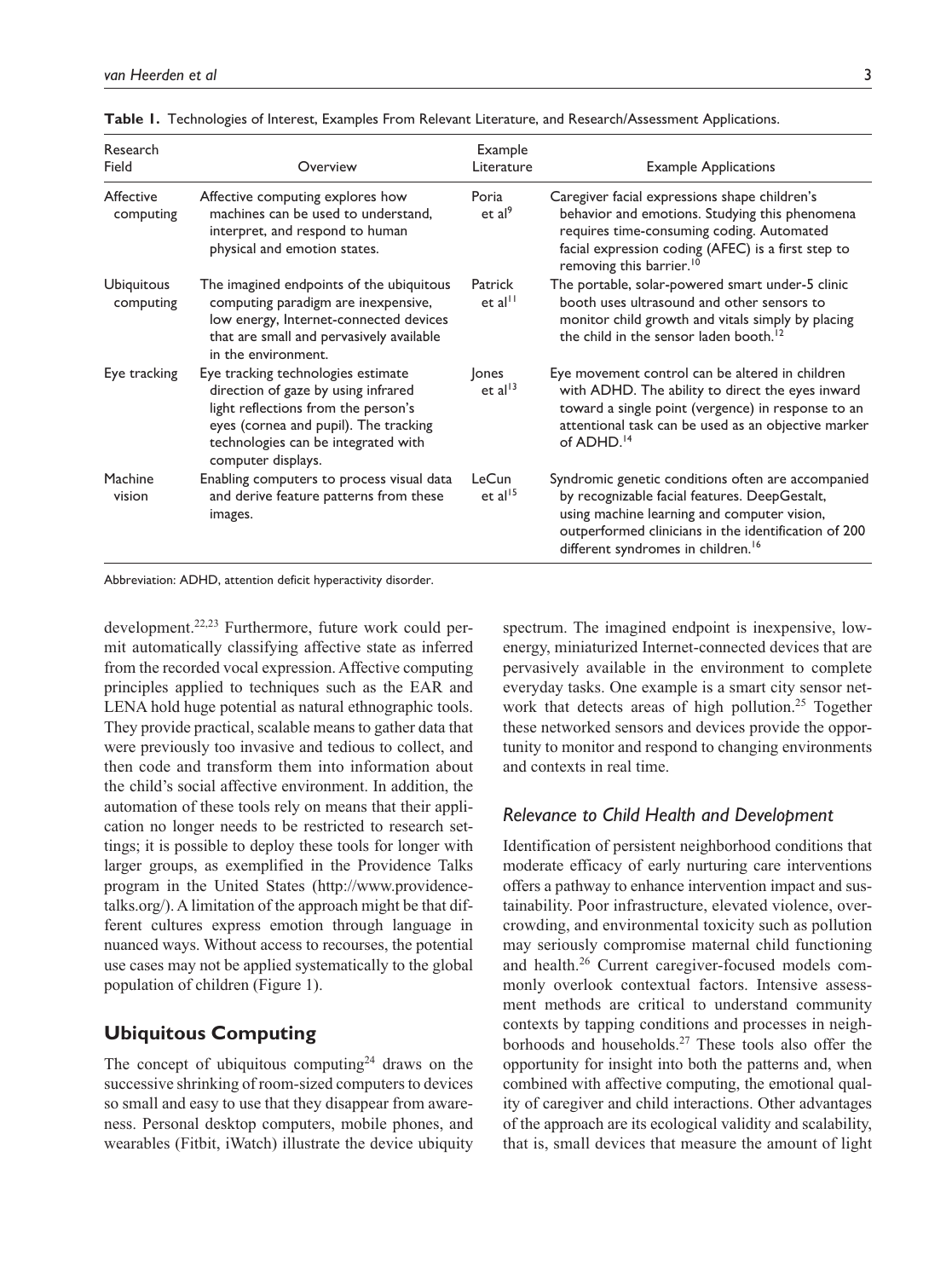**Figure 1.** Laughing (top) visualized as a raw wave form and (bottom) representing Mel Frequency Cepstral Coefficients (MFCCs), which are a feature of audio signals that are widely used in automatic speech and speaker recognition.

in crèche could easily be deployed widely and provide evidence of the lighting conditions in the room without worrying that the lights are only being turned on when a monitoring visit takes place.

### *Application*

Ubiquitous computing may offer an affordable community-level solution to the real-time monitoring of the environments in which children are growing, learning, and playing. These data could enable decision makers to locate and monitor environments not supportive of positive life trajectories for children and inform targeted interventions to improve environments in which children live. Using a wireless sensor network, Salathe et al<sup>28</sup> were able effectively to track the proximity of students during a typical day at school and map social networks through close proximity patterns. This enabled the authors successfully to model the spread of influenza-type diseases via individuals who come into close proximity of one another. Similar approaches are being developed to feasibly monitor child-caregiver proximity across the day in rural, lowresource settings (Figure 2).<sup>29-31</sup> The use of ubiquitous computing for child health comes at the increased risk of data being exposed through security breaches of seldom updated embedded devices.32,33

# **Eye Tracking**

Remote eye tracking technologies use infrared light reflections to estimate a person's direction of gaze. Lowcost eye-tracking cameras can be integrated with computer displays for unobtrusive data collection on eye movements and visual fixations during everyday screenviewing situations.

### *Relevance to Child Health and Development*

Problems in neurocognitive development are common in children with birth complications, and in settings with high levels of poverty, undernutrition, parental psychosocial problems, and stress. Efforts to study and manage these problems require accessible measures of developmental outcomes. Traditional tests of visual function (eg, acuity and perimetry), attention, and learning in infants and young children rely on manual assessments of children's visual fixations to pictorial stimuli, and as such, are costly and difficult to standardize.

### *Application*

Fully automated rapid tests have been developed for assessing infant visual function, attention, and sequence learning.<sup>13,34,35</sup> Field tests support the technical feasibility and robustness of eye tracking–based testing of infants in high- and low-resource settings. For example, Forssman et al<sup>35</sup> piloted the use of infrared eye tracking as an alternative to standard cognitive tests in assessing and monitoring early neurocognitive development in children in low-resource settings in rural Malawi. Similar studies have been documented in other lowresource countries.36-39 In addition to the research assessing cognitive development in groups of children, eye tracking may have utility as a diagnostic tool in the assessment of specific neurodevelopmental problems in individual children. Recent studies have, for example, shown promise in the use of this technology in assessing visual (resolution) acuity,<sup>13</sup> autism spectrum disorders, $40$ and attention deficits.<sup>14</sup> If these tests can be incorporated into routine health checkups, they may offer a practical solution for large-scale screening of neurocognitive problems in children.

# **Machine Vision**

One of the most elusive and persistent shortcomings of computers has, until recently, been their inability to process visual data and derive feature patterns from these images. Although even a child can tell you whether or not a photograph contains a dog, image classification has remained a stubborn challenge in computer science. Artificial Neural Networks (ANNs) were originally developed to mimic the human brain. Dendrites receive inputs, and based on these inputs, they produce an output through an axon to another neuron. ANNs were not very effective at these visual recognition tasks. The discovery of Deep Neural Networks, (DNNs), ANNs manipulated to contain multiple layers between the input and output, are, however, very good at this task and have propelled

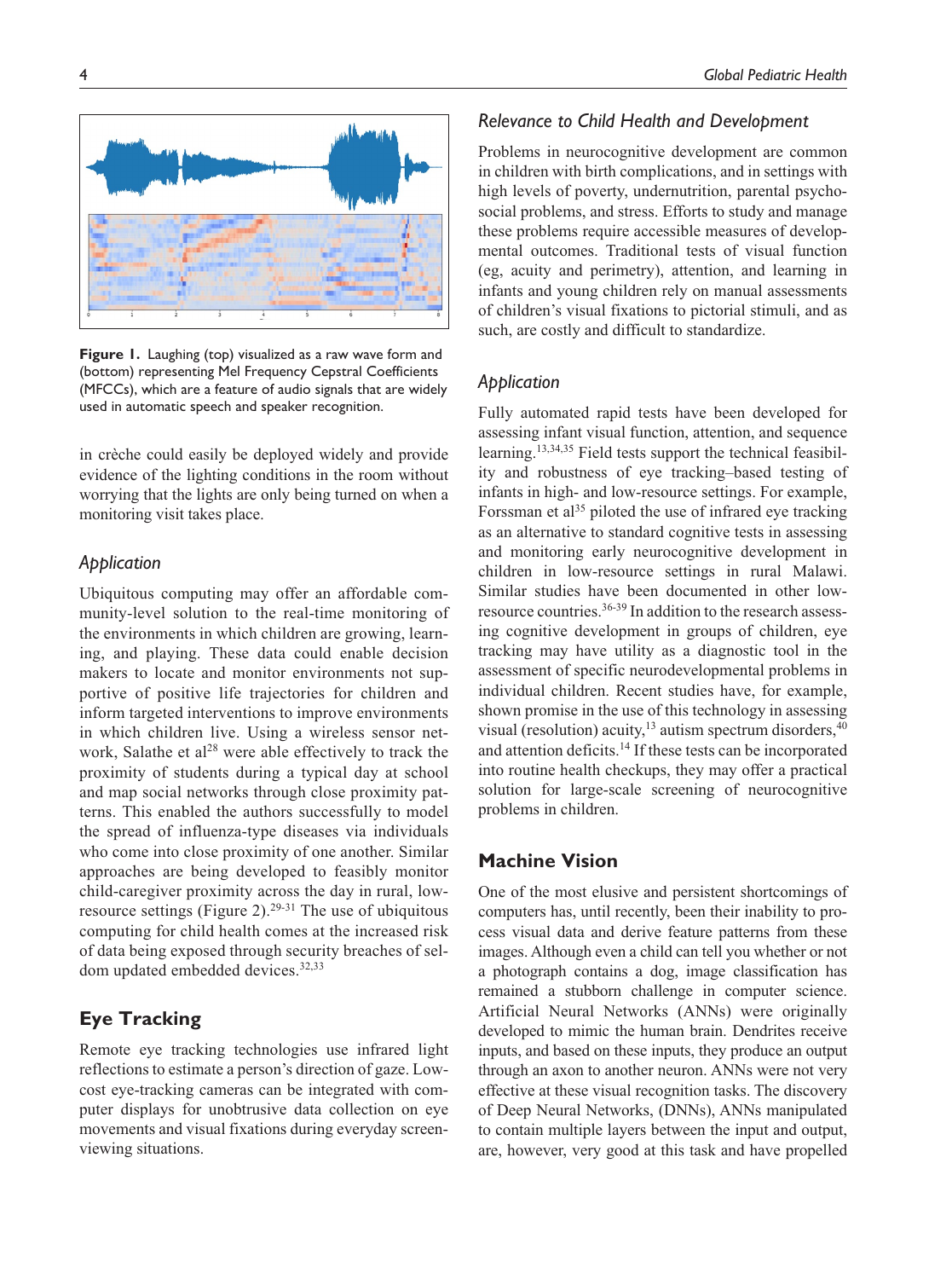

**Figure 2.** A child wearing a proximity beacon to estimate time spent with caregiver.

rapid advances in the field over the past 5 years. The rate at which DNNs continue to improve at tasks such as visual recognition are accelerated over this time, although there is concern that these current methods will soon begin to plateau.

A suite of modeling techniques uses multiple processing layers to extract constructs from data by learning increasingly abstract representations of the original data.41 Deploying the huge amount of visual data now available online, such DNNs are able to process images and accurately predict the content and objects contained in the image.15 For instance, deep neural nets have been shown to achieve an accuracy of 97.5% when asked to recognize the gender of a person in an image.42 These advances have, however, been found to have significant bias due to the Western slant inherent in many of the training dataset.<sup>43</sup>

### *Relevance to Child Health and Development*

Positive and frequent caregiver-child interactions are fundamental to healthy child development. Practices of physical care and attending to the infant's basic needs establish a caregiver-child relationship that will influence the social, emotional, and cognitive development of the child. The quality of the caregiver-child bond correlates positively with developmental outcomes of social competence and emotion regulation.<sup>44</sup> The relevance of the field of machine vision to child health and development lies in the opportunity to automatically code,

detect, and monitor the world as experienced through the eyes of the child. Applied to tasks such as the automatic analysis of video containing children undertaking tasks of interest and detection of syndromic disorders through facial image analysis, many time-consuming tasks that previously required specialist training could be handed off to machines and routinized.<sup>16,45,46</sup>

### *Application*

Assessment of this relationship currently generally requires specialized, highly skilled practitioners who painstakingly review and code videos of caregiver-child interactions frame by frame.<sup>47</sup> This intensive, unscalable approach would be revolutionized by advances in the field of computer vision. Video footage of such interactions that previously has been coded would need to be located in order to create as large a training dataset as possible. These data then could be leveraged to train a classifier on what different types of interactions look like (using the labels already assigned to the footage by skilled human coders). Once trained, new unlabeled video footage could be fed into the classifier and automatic coding of the interaction performed. This approach offers enormous potential for research in the field of child and adolescent development. Adaptation of systems designed to compete in the Emotion Recognition in the Wild (EmotiW) challenge could be a starting point ([https://sites.google.com/view/emotiw2019\)](https://sites.google.com/view/emotiw2019). The aim of this challenge is to assign 1 of 7 emotions to actors in scenes extracted from popular style movies. The winning entry in 2014 achieved a test set accuracy of 47.67%.48 MNCH furthermore can be used to characterize material contents and quality of settings in which children live (Figure 3).49

Another example of the application of machine vision to child health is through the use of Google StreetView and other visual data sources about the built environment.<sup>50,51</sup> Using these data, it has been demonstrated that income, education, unemployment, health, and crime in London could be predicted with an average classification accuracy of 62% (minimum 47%; maximum 72%).<sup>52</sup>

# **Risks and Ethical Considerations**

The methods and approaches described so far cannot be discussed in a balanced way without reference to both the ethical and contextual challenges rapid changes in technology create. The approaches described here are increasingly straining current ethical frameworks, often resulting in case-based decision-making by Researchers and Ethics Committees partially due to the fact that they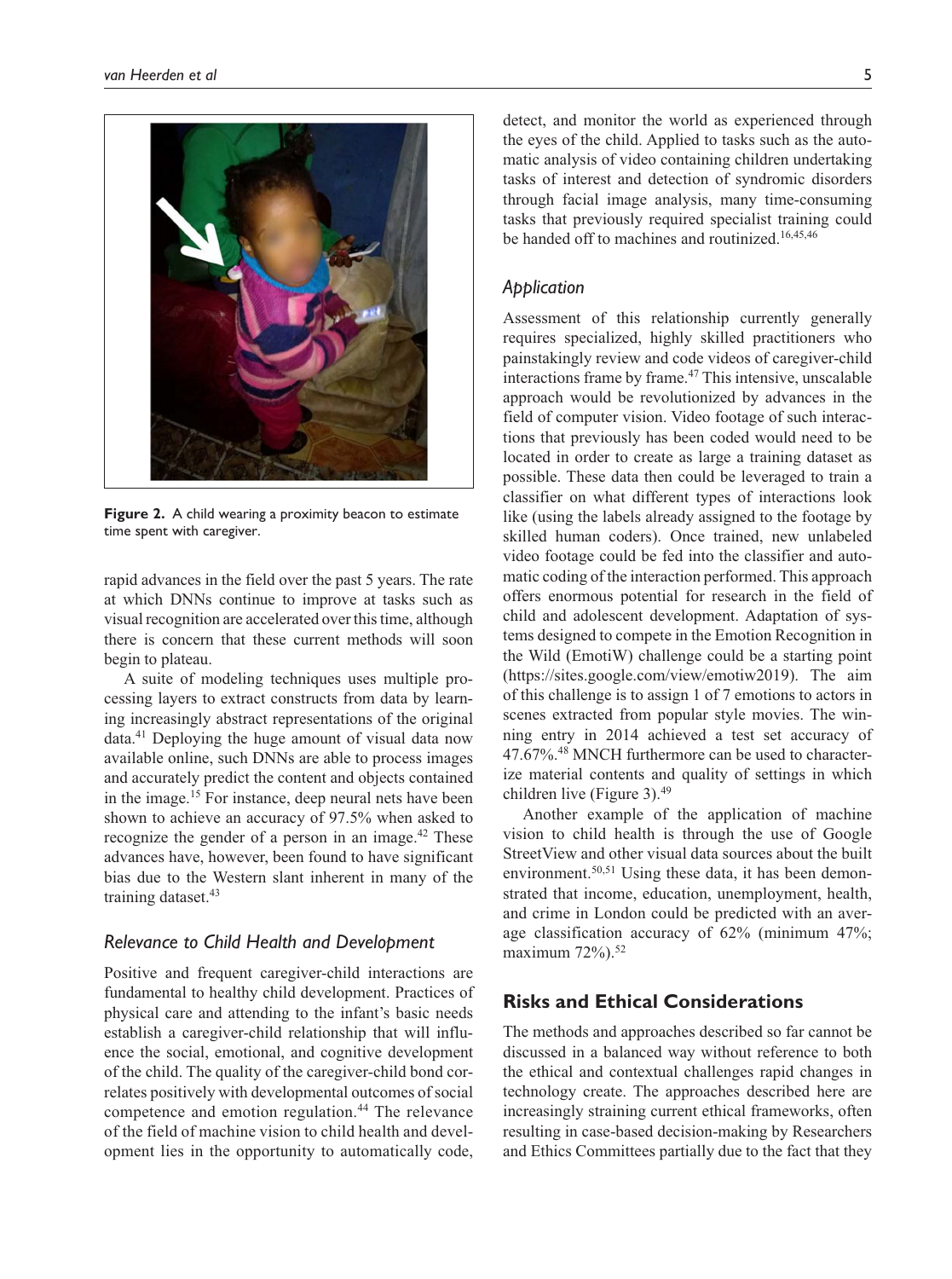

**Figure 3.** Wearable camera captures from top left (a child at play, dental hygiene and a homework session outside) and what an automated object detection algorithm identified.

run ahead of appropriate legislation.<sup>53</sup> The Emanuel framework for ethical biomedical research states that to be ethical, research must (1) be a collaborative partnership,  $(2)$  have social value,  $(3)$  be scientifically valid,  $(4)$ allow for the fair selection of participants, (5) have a favorable risk-benefit ratio, (6) undergo independent ethical review, (7) require informed consent, and (8) maintain ongoing respect for participants.<sup>54</sup> Classic guidelines such as these are now beginning to be updated to include further protection for participants in the era of biomedical big data analytics, where insights can be generated from social media feeds, personal health monitoring platforms, home sensors, smart phones, and online forums and search queries.55 One example is the Ethics Framework for Big Data in Health and Research that lays out a set of clear processes for recognizing and resolving issues arising from research with these types of data.56 Significantly, this framework raises the challenges associated with informed consent as the foundational ethical pillar for these types of data and explores alternative ethically acceptable alternatives such as the principles of respect for persons and social license.

One clear risk to collecting these types of data are privacy concerns that could result from a study data breach. Culturally appropriate approaches to describing these types of data collection and consulting with families are needed to assure understanding and agency for consent and participation.<sup>30,57</sup> Finally, thoughtful solutions are needed to inform how best to act on information revealed from these data. Acute risk of harm, like detection of abuse and maltreatment in a

home, require carefully considered risk management protocols.

# *Ethical Approval and Informed Consent*

No ethical approval or informed consent were needed for this study as there was no primary data collection, chart review, or secondary data analysis.

# **Discussion and Conclusion**

Population-based data on child development is essential to improve the lives of children globally and to substantively advance the thrive agenda in the Global Strategy for Women's, Children's and Adolescents' Health<sup>58</sup> as well as to measure progress in meeting Sustainable Development Goals 4.2. Current efforts in this regard include the development of a birth to 3-year populationbased measurement framework by the World Health Organization, UNICEF, and UNESCO, the Global Scales of Early Development, and the NIH Toolbox. While such paper-based analogue tools provide much of the functionality required for population-level monitoring and support, these approaches will always be limited by human resources, appropriate in country expertise, time costs, and data quality challenges. These efforts would be strengthened greatly by new technologies such as those discussed in this article, which offer the ability to rapidly analyze and code unstructured data at scale.

While collecting these data maybe be beyond the scope of academic research studies, it is increasingly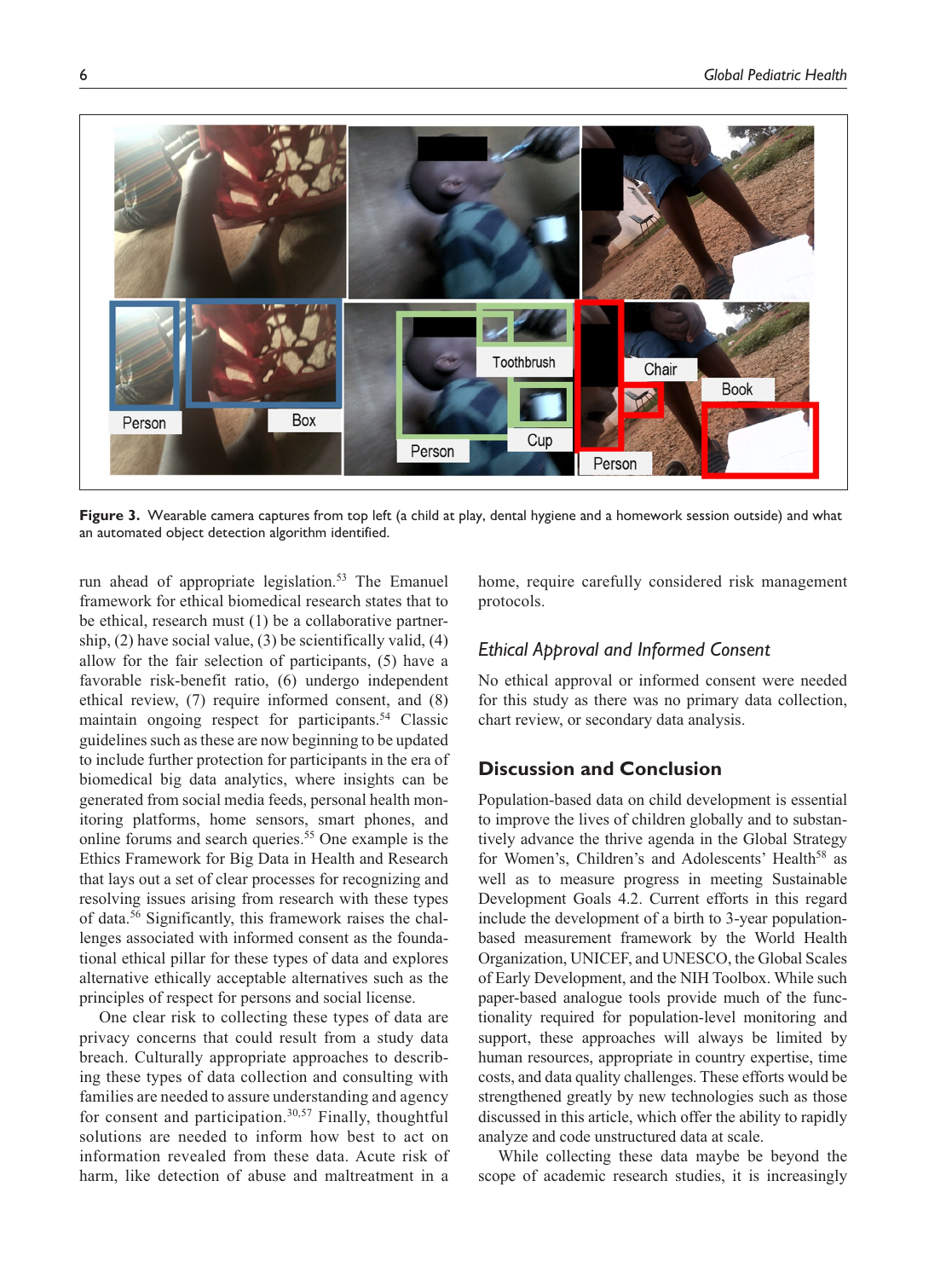feasible for many large technology companies. Fields, such as genomics, can show the way with examples of both the potential and challenges of public-private partnerships available.<sup>59</sup> MNCH practitioners, researchers, funders, and policy makers should not ignore this opportunity but rather advocate for collaboration between the owners of these sociobehavioral datasets and the global health community. Managing the potential conflicts of interest between the research objectives, platform user's expectations of data privacy, questions of ownership, wariness toward the commercialization of public sector health data and company objectives of maximizing profits are limitations to this approach.<sup>60</sup>

Rather, global agencies and policy makers such as World Health Organization will need to take a lead through, for example, the eHealth Observatory and related initiatives to ensure ethical, sustainable development of tools that can be scaled up from use in small research studies to routine implementation at the population level. For researchers and implementation partners, the call is to engage meaningfully with these new technologies and grapple with the translation and adaption of these tools, particularly for use in low-resource settings. Opportunity also exists for clearer coordination of efforts that ensure diffusion of local innovation to the global community. The rate of change is a significant risk to this agenda as it will take a concerted effort from all concerned parties to remain abreast of a landscape that is changing at an accelerating pace. To be successful, a balance needs to be found that acknowledges the opportunities, recognizes the risks, and plans for a future that is yet to be invented.

#### **Author Contributions**

AvH: Contributed to conception and design; contributed to acquisition, analysis, and interpretation; drafted manuscript; gave final approval; agrees to be accountable for all aspects of work ensuring integrity and accuracy.

JL: Contributed to design; contributed to acquisition, analysis, and interpretation; drafted manuscript; critically revised manuscript; gave final approval; agrees to be accountable for all aspects of work ensuring integrity and accuracy.

MJRB: Contributed to conception; contributed to interpretation; critically revised manuscript; gave final approval; agrees to be accountable for all aspects of work ensuring integrity and accuracy.

CMW: Contributed to conception; contributed to interpretation; critically revised manuscript; gave final approval; agrees to be accountable for all aspects of work ensuring integrity and accuracy.

BAK: Contributed to conception; contributed to interpretation; critically revised manuscript; gave final approval; agrees to be accountable for all aspects of work ensuring integrity and accuracy.

SS: Contributed to design; contributed to interpretation; critically revised manuscript; gave final approval; agrees to be accountable for all aspects of work ensuring integrity and accuracy.

SG: Contributed to conception; contributed to interpretation; critically revised manuscript; gave final approval; agrees to be accountable for all aspects of work ensuring integrity and accuracy.

RH: Contributed to design; contributed to interpretation; critically revised manuscript; gave final approval; agrees to be accountable for all aspects of work ensuring integrity and accuracy.

LB: Contributed to conception; contributed to interpretation; critically revised manuscript; gave final approval; agrees to be accountable for all aspects of work ensuring integrity and accuracy.

MT: Contributed to conception and design; contributed to acquisition, analysis, and interpretation; drafted manuscript; critically revised manuscript; gave final approval; agrees to be accountable for all aspects of work ensuring integrity and accuracy.

### **Authors' Note**

Rob Hughes is now affiliated to the Clean Air Fund, London, UK.

#### **Declaration of Conflicting Interests**

The author(s) declared no potential conflicts of interest with respect to the research, authorship, and/or publication of this article.

#### **Funding**

The author(s) disclosed receipt of the following financial support for the research, authorship, and/or publication of this article: This study was supported by the Jacobs Foundation (Grant ID: CH-8034).

#### **ORCID iD**

Alastair van Heerden **D** <https://orcid.org/0000-0003-2530> -6885

#### **References**

- 1. United Nations General Assembly. *Resolution A.70/L.1. Transforming Our World: The 2030 Agenda for Sustainable Development*. New York, NY: United Nations General Assembly; 2015.
- 2. Kuruvilla S, Bustreo F, Kuo T, et al. The Global Strategy for Women's, Children's and Adolescents' Health (2016- 2030): a roadmap based on evidence and country experience. *Bull World Health Organ*. 2016;94:398-400. doi: 10.2471/BLT.16.170431
- 3. Lake A, Chan M. Putting science into practice for early child development. *Lancet*. 2015;385:1816-1817. doi:10.1016/S0140-6736(14)61680-9
- 4. Boggs D, Milner KM, Chandna J, et al. Rating early child development outcome measurement tools for routine health programme use. *Arch Dis Child*. 2019;104(suppl 1): S22-S33. doi:10.1136/archdischild-2018-315431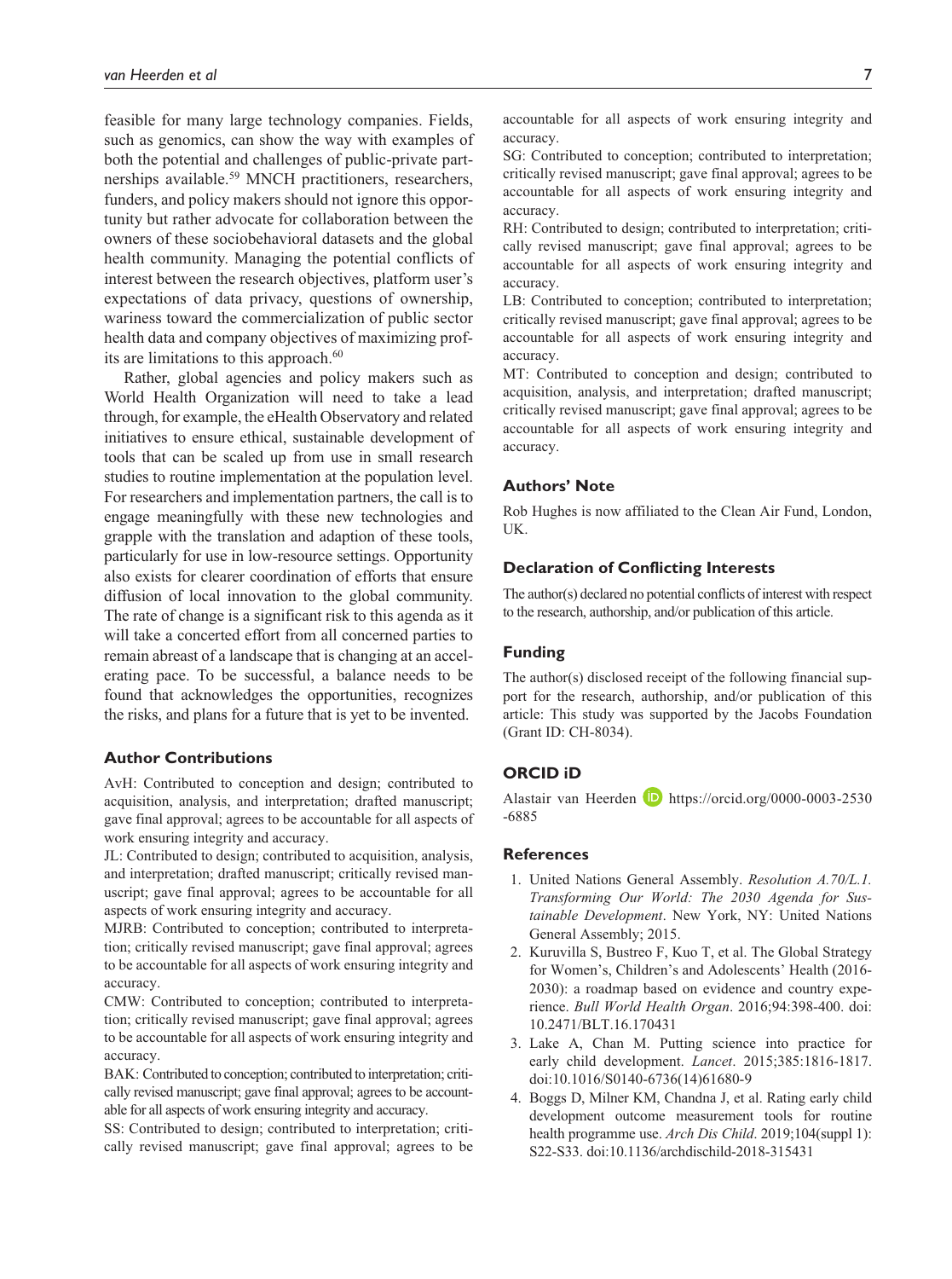- 5. Richter L, Black M, Britto P, et al. Early childhood development: an imperative for action and measurement at scale. *BMJ Glob Health*. 2019;4(suppl 4):e001302. doi: 10.1136/bmjgh-2018-001302
- 6. Weintraub S, Dikmen SS, Heaton RK, et al. Cognition assessment using the NIH Toolbox. *Neurology*. 2013;80(11 suppl 3):S54-S64. doi:10.1212/WNL.0b013e3182872ded
- 7. Peijnenborgh JC, Hurks PP, Aldenkamp AP, et al. A study on the validity of a computer-based game to assess cognitive processes, reward mechanisms, and time perception in children aged 4-8 years. *JMIR Serious Games*. 2016;4:e15. doi:10.2196/games.5997
- 8. Scott TJL, Short EJ, Singer LT, Russ SW, Minnes S. Psychometric properties of the Dominic interactive assessment: a computerized self-report for children. *Assessment*. 2006;13:16-26. doi:10.1177/1073191105284843
- 9. Poria S, Cambria E, Bajpai R, Hussain A. A review of affective computing: from unimodal analysis to multimodal fusion. *Inf Fusion*. 2017;37:98-125. doi:10.1016/j. inffus.2017.02.003
- 10. Haines N, Bell Z, Crowell S, et al. Using automated computer vision and machine learning to code facial expressions of affect and arousal: implications for emotion dysregulation research. *Dev Psychopathol*. 2019;31: 871-886. doi:10.1017/S0954579419000312
- 11. Patrick K, Hekler EB, Estrin D, et al. The pace of technologic change: implications for digital health behavior intervention research. *Am J Prev Med*. 2016;51:816-824. doi:10.1016/j.amepre.2016.05.001
- 12. Nyasulu T. Smart under-five health care system. In: 2016 IST-Africa Week Conference; May 11-13, 2016; Durban, South Africa. doi:10.1109/ISTAFRICA.2016.7530674
- 13. Jones PR, Kalwarowsky S, Atkinson J, Braddick OJ, Nardini M. Automated measurement of resolution acuity in infants using remote eye-tracking. *Invest Ophthalmol Vis Sci*. 2014;55:8102-8110. doi:10.1167/iovs.14-15108
- 14. Casal PV, Esposito FL, Martínez IM, et al. Clinical validation of eye vergence as an objective marker for diagnosis of ADHD in children. *J Atten Disord*. 2019;23:599-614. doi:10.1177/1087054717749931
- 15. LeCun Y, Bengio Y, Hinton G. Deep learning. *Nature*. 2015;521:436-444. doi:10.1038/nature14539
- 16. Gurovich Y, Hanani Y, Bar O, et al. Identifying facial phenotypes of genetic disorders using deep learning. *Nat Med*. 2019;25:60-64. doi:10.1038/s41591-018-0279-0
- 17. Black MM, Walker SP, Fernald LCH, et al; Lancet Early Childhood Development Series Steering Committee. Early childhood development coming of age: science through the life course. *Lancet*. 2017;389:77-90. doi:10.1016/ S0140-6736(16)31389-7
- 18. Dewey KG, Begum K. Long-term consequences of stunting in early life. *Matern Child Nutr*. 2011;7(suppl 3):5-18. doi:10.1111/j.1740-8709.2011.00349.x
- 19. Kanjo E, Al-Husain L, Chamberlain A. Emotions in context: examining pervasive affective sensing systems, applications, and analyses. *Pers Ubiquitous Comput*. 2015;19:1197-1212. doi:10.1007/s00779-015-0842-3
- 20. Spinelli M, Fasolo M, Tagini A, et al. Linguistic and prosodic aspects of child-directed speech: the role of

maternal child-rearing experiences. *Eur J Dev Psychol*. 2016;13:183-196. doi:10.1080/17405629.2015.1080159

- 21. Mehl MR, Robbins ML, Deters FG. Naturalistic observation of health-relevant social processes: the electronically activated recorder methodology in psychosomatics. *Psychosom Med*. 2012;74:410-417. doi:10.1097/PSY.0b01 3e3182545470
- 22. Wang Y, Hartman M, Aziz NAA, Arora S, Shi L, Tunison E. A systematic review of the use of LENA technology. *Am Ann Deaf*. 2017;162:295-311. doi:10.1353/aad.2017.0028
- 23. Caskey M, Vohr B. Assessing language and language environment of high-risk infants and children: a new approach. *Acta Paediatr*. 2013;102:451-461. doi:10.1111/ apa.12195
- 24. Weiser M. The computer for the 21st century. *Sci Am*. 1991;265:94-104.
- 25. Zanella A, Bui N, Castellani A, Vangelista L, Zorzi M. Internet of things for smart cities. *IEEE Internet Things J*. 2014;1:22-32. doi:10.1109/JIOT.2014.2306328
- 26. Rasanathan K, Damji N, Atsbeha T, et al. Ensuring multisectoral action on the determinants of reproductive, maternal, newborn, child, and adolescent health in the post-2015 era. *BMJ*. 2015;351:h4213. doi:10.1136/bmj.h4213
- 27. Evans GW. Child development and the physical environment. *Annu Rev Psychol*. 2006;57:423-451. doi:10.1146/ annurev.psych.57.102904.190057
- 28. Salathe M, Kazandjieva M, Lee JW, Levis P, Feldman MW, Jones JH. A high-resolution human contact network for infectious disease transmission. *Proc Natl Acad Sci U S A*. 2010;107:22020-22025. doi:10.1073/ pnas.1009094108
- 29. Heravi BM, Gibson JL, Hailes S, Skuse D. Playground social interaction analysis using bespoke wearable sensors for tracking and motion capture. In: MOCO'18: Proceedings of the 5th International Conference on Movement and Computing; June 2018; Genoa, Italy. doi:10.1145/3212721.3212818
- 30. Kohrt BA, Rai S, Vilakazi K, Thapa K, Bhardwaj A, van Heerden A. Procedures to select digital sensing technologies for passive data collection with children and their caregivers: qualitative cultural assessment in South Africa and Nepal. *JMIR Pediatr Parent*. 2019;2:e12366. doi:10.2196/12366
- 31. Poudyal A, van Heerden A, Hagaman A, et al. Wearable digital sensors to identify risks of postpartum depression and personalize psychological treatment for adolescent mothers: protocol for a mixed methods exploratory study in rural Nepal. *JMIR Res Protoc*. 2019;8:e14734. doi:10.2196/14734
- 32. Chasaki D, Mansour C. Security challenges in the internet of things. *Int J Space-Based Situated Comput*. 2015;5:141. doi:10.1504/IJSSC.2015.070945
- 33. Patil HK, Seshadri R. Big data security and privacy issues in healthcare. In: 2014 IEEE International Congress on Big Data; June 27 to July 2, 2014; Anchorage, AK. doi: 10.1109/BigData.Congress.2014.112
- 34. Leppänen JM, Forssman L, Kaatiala J, Yrttiaho S, Wass S. Widely applicable MATLAB routines for automated analysis of saccadic reaction times. *Behav Res Methods*. 2015;47:538-548. doi:10.3758/s13428-014-0473-z